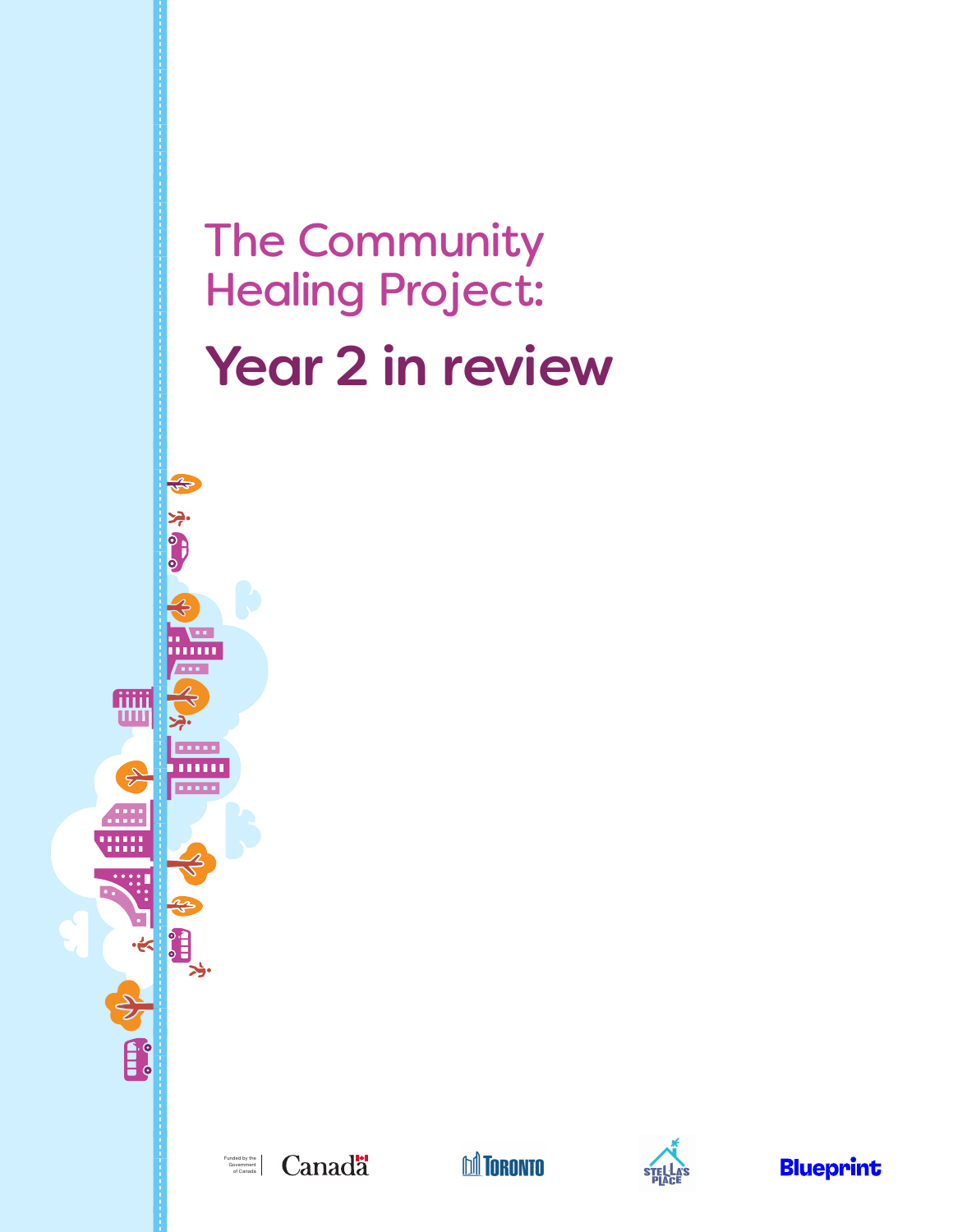## **The Community Healing Project**

Using a peer-led model, the Community Healing Project (CHP) supports the development of mental health literacy for youth impacted by community violence. Funded by the Government of Canada's National Crime Prevention Strategy, the program is delivered by the City of Toronto and Stella's Place in partnership with the Agincourt Community Services Association, Jane and Finch Family Centre, The Neighbourhood Group (formerly St. Stephen's Community House), and Yorktown Family Services. This report includes findings from Year 2 of a 5-year evaluation (2018 - 2023) led by Blueprint.

Peer Support Training provided by Stella's Place engages youth from across the city to participate. Once they graduate as Peer Healers, they go on to lead workshops to support youth within their communities.

## **Year 2 by the numbers**



# **10 Communities Engaged**

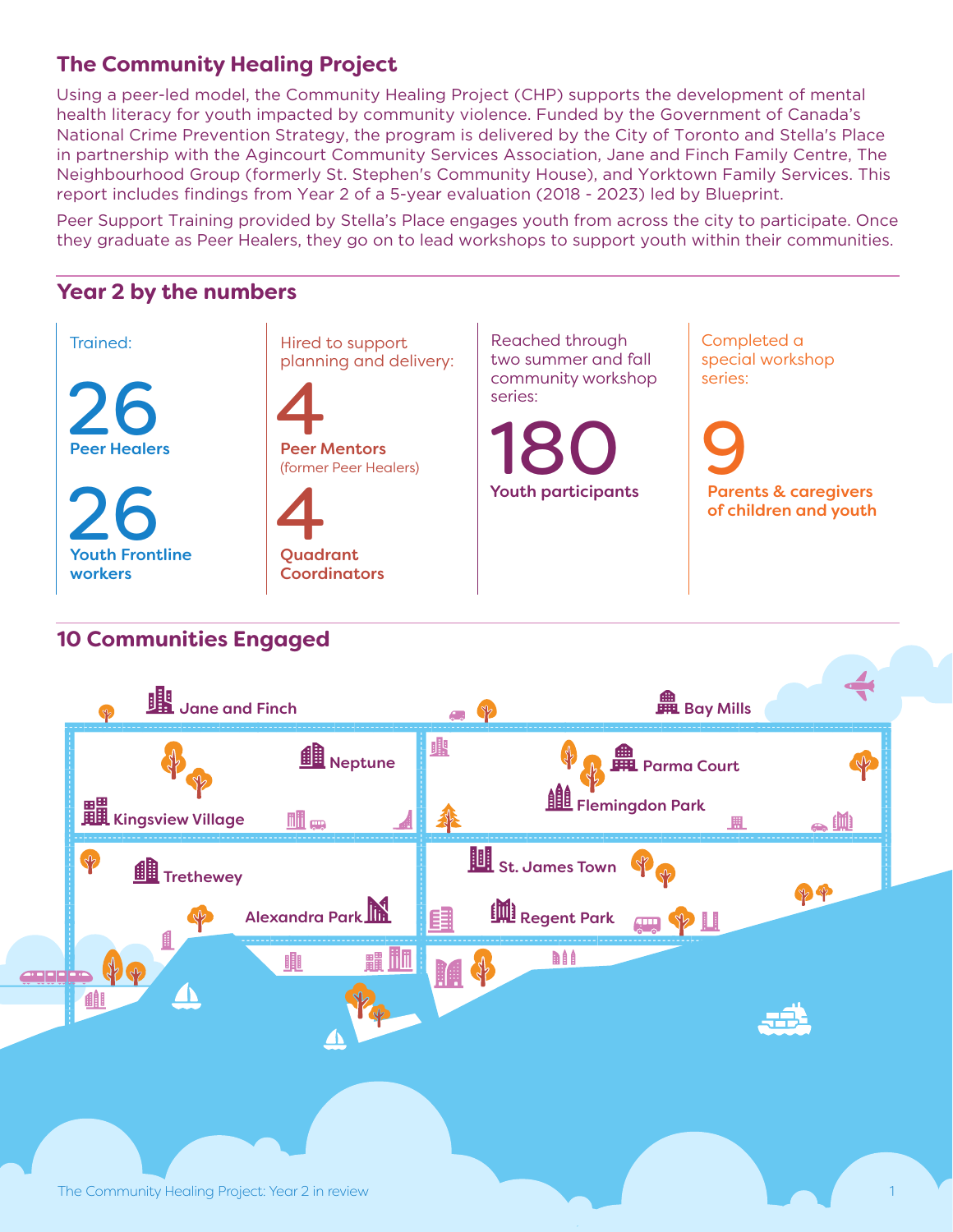## **Getting the word out**

CHP is centred in community. Ninety-one youth workshop participants were asked to share how they heard about the workshop:



# **CHP participants in Year 2**

A sample of Peer Healers (those who received the training and then delivered the model) responded to the surveys.

#### Here's what we learned:

• Peer Healers (youth who received the training and then delivered the program) are between the ages of 20 -28 years and most are around 24 years old



15%

Peer healers in the sample identified as women (77%) and men (23%)

Most (85%) Peer Healers identify as having some African and Caribbean ethnicity, and a few (15%) identify as Hispanic, East/Southeast, or East Asian, and Indigenous (First Nations, Inuit, Metis) 85%

- Many have at least a high school diploma or GED, and 38% were enrolled in an education program while participating in CHP
- Youth participants varied in age between 10 and 29 years old. Most (59%) were between 16 and 29 and the remaining youth (38%) were under 16 years old.
- At the end of training, all Peer Healers surveyed said they now felt better equipped to advocate for themselves and their peers/community members.
- When surveyed after program completion, one out of every three participants had already recommended CHP to others.

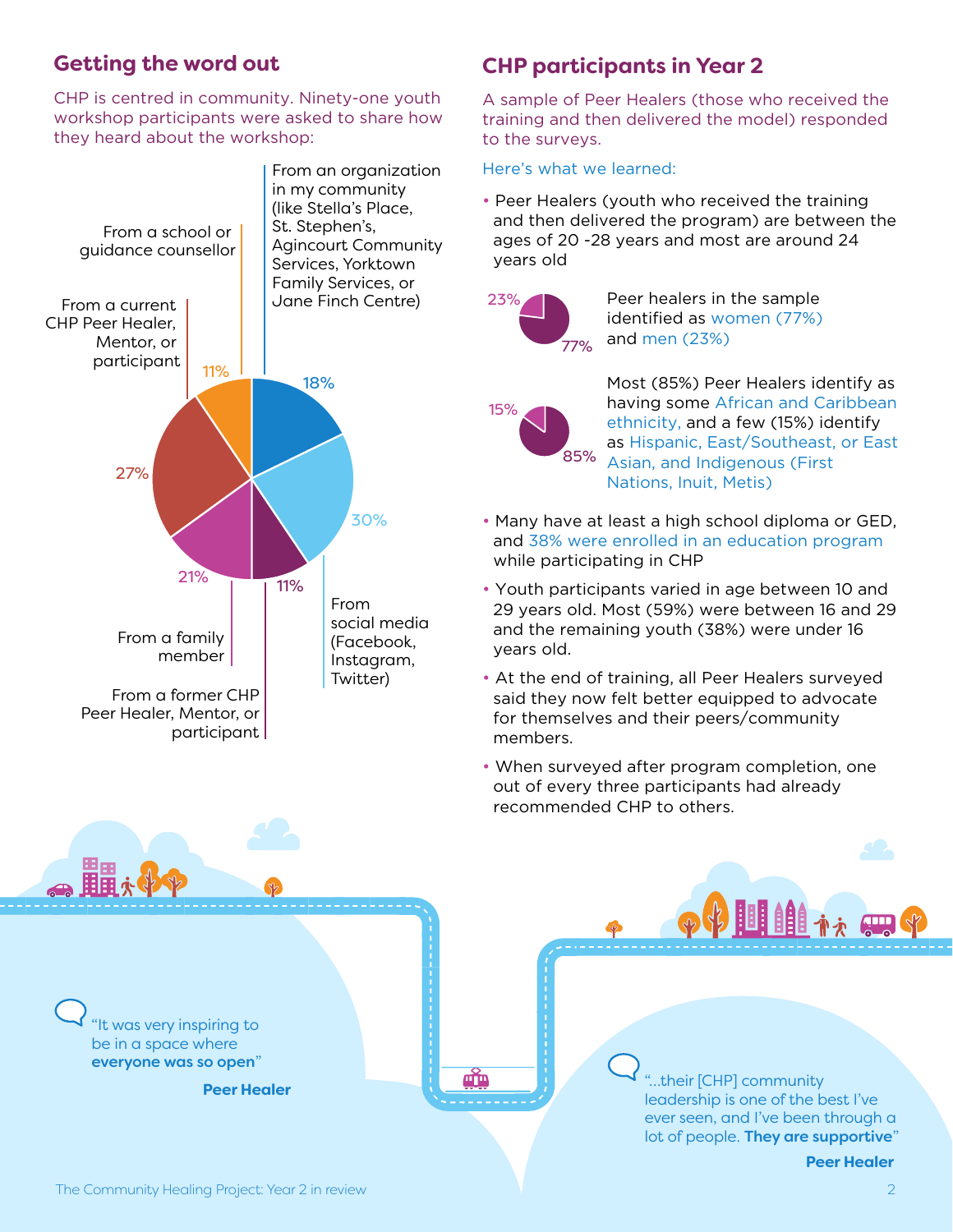## **2020 was a challenging year for all participants and partners involved in CHP**

Many of the communities in which the project operates were hit particularly hard by the COVID-19 pandemic. Many communities also continued to experience loss and trauma as a result of community violence and systemic violence. The need for healing and mental health supports was greater than ever and the CHP team had to quickly adapt and learn to support communities in new ways.

| January                      | ● Year 2 of CHP begins! CHP welcomes a new cohort of 26 Peer Healers to start<br>in-person Peer Support Training. Around the same time, a group of 4 Peer<br>Mentors join to support with program delivery.                                                            |
|------------------------------|------------------------------------------------------------------------------------------------------------------------------------------------------------------------------------------------------------------------------------------------------------------------|
|                              | This is the first year for the role of Peer Mentor; previously, it was a joint role<br>called YPMC (Youth Peer Mentor Coordinator). Following feedback from Year 1<br>of CHP, the role was separated into two distinct roles: Peer Mentor and<br>Quadrant Coordinator. |
|                              | CHP introduces new case manager role                                                                                                                                                                                                                                   |
| <b>March</b>                 | Ontario falls into a sudden state of emergency following the onset of the<br>COVID-19 pandemic. The CHP team rapidly transitions to virtual delivery to<br>continue to provide Peer Support Training.                                                                  |
| <b>May</b>                   | • Peer Healers complete the training and start to plan to deliver Community<br>workshops online.                                                                                                                                                                       |
| June                         | Peer Healers, Peer Mentors, and Quadrant Coordinators adapt to a whole new<br>way of working in community, and the transition was not without its challenges.                                                                                                          |
|                              | • A 9-week Community Workshop series is virtually launched for youth in 10<br>communities across the city. Peer Healers leverage online platforms like Zoom<br>and Instagram to help them to reach others in the community.                                            |
| July                         | • A new training cohort was launched for Youth Frontline Workers.                                                                                                                                                                                                      |
|                              | The adapted Peer Support Training program was designed to support<br>frontline staff, youth workers, and community volunteers in strengthening<br>their mental health literacy and support skills.                                                                     |
| <b>October</b>               | • A new series of workshops designed to support parents & caregivers<br>of youth within CHP communities is launched.                                                                                                                                                   |
|                              | • Another series of Community Workshops is launched for youth participants.                                                                                                                                                                                            |
| <b>December</b>              | Peer Healers complete Community Workshops, having reached up to 180 youth<br>participants throughout the year. Peer Healers graduate from CHP, and the Peer<br>Mentors, Quadrant Coordinators, and CHP Staff start to prepare for the year ahead.                      |
| <b>Peer Support training</b> | <b>Community workshops</b><br>Youth Frontline Workers training<br><b>Parents and Caregivers</b>                                                                                                                                                                        |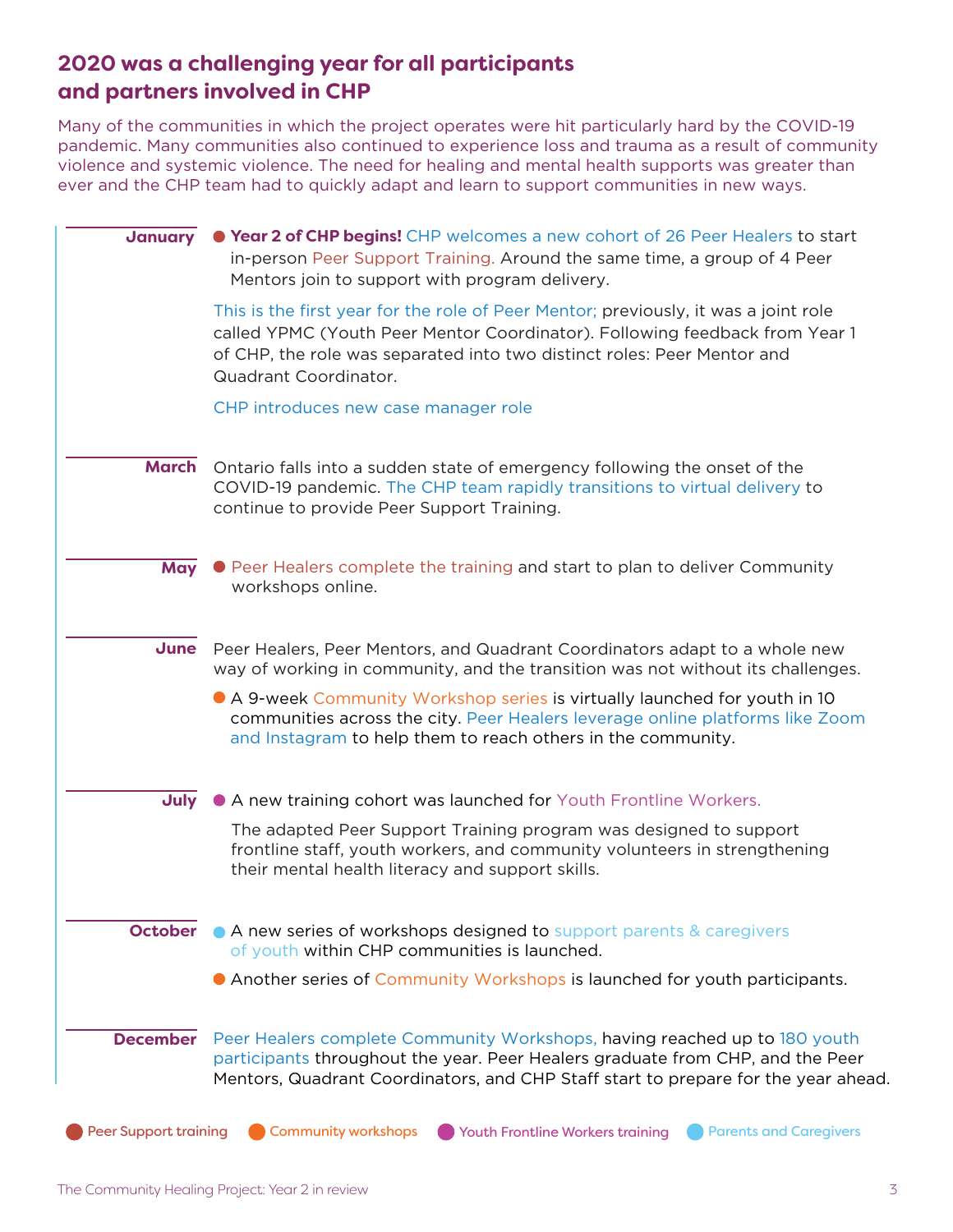# **Mental Health and Healing**

#### Peer Healers

Peer Healers said that the training and discussions around mental health and trauma helped them not only understand the signs of trauma in their own lives, but provided the language to help articulate what youth in their community were experiencing.

- At the start of training, almost two-thirds of the incoming Peer Healers (65% or 15 out of 23 respondents) indicated that they had experienced and were affected by trauma, and 56% said that they were experiencing challenges related to their mental health
- Half of the Peer Healers who completed surveys both at the start and end of training indicated improvements in their trauma-related symptoms and feelings related to anxiety and depression
- Peer Healers reported a greater willingness to be vulnerable, open up to their fellow Peer Healers from different communities, and create a space to heal and navigate their own emotions
- An end-of-training survey was completed by 13 Peer Healers in May. Here's what they learned:



(11 out of 13) reported that they were better at engaging with peers and setting boundaries

(12 out of 13) of respondents were better at navigating available supports and coping with their own mental health



**THE** 

(13 out of 13) of respondents felt they were better equipped to 100% advocate for themselves and their peers after completing the training.

All (13 out of 13) Peer Healers said that they were better able to navigate mental health supports and cope with their own mental health.

## Youth participants

Youth workshop participants also reported gaining mental health resources, knowledge, and awareness through CHP community workshops and indicated an improvement in their abilities to navigate a mental health challenge. From a survey completed by ninety-one youth workshop participants, we heard:



87% reported that the workshops helped them to learn more about mental health and wellness supports in their community



83% were more aware about topics in mental health and wellness



84% felt more confident with navigating their own mental 84% health challenges after participating in community workshops

In particular, the workshops provided participants with the tools and resources to speak about 84% were better at engaging with trauma, self-care, coping, and stress.

> There were a lot of traumas that I was going through that I thought I got over, and there were some tools that CHP gave me that really helped. "

#### **Peer Healer**

"There are different services and things that we can also access. They have access to counsellors and social workers, or job help and stuff like that. Like its beyond, 'okay you are here to get the workshop to the youth and then boom you're done'…it's very family oriented and it's very fun...there is just so much within the program, and it's greatly appreciated."

#### **Peer Healer**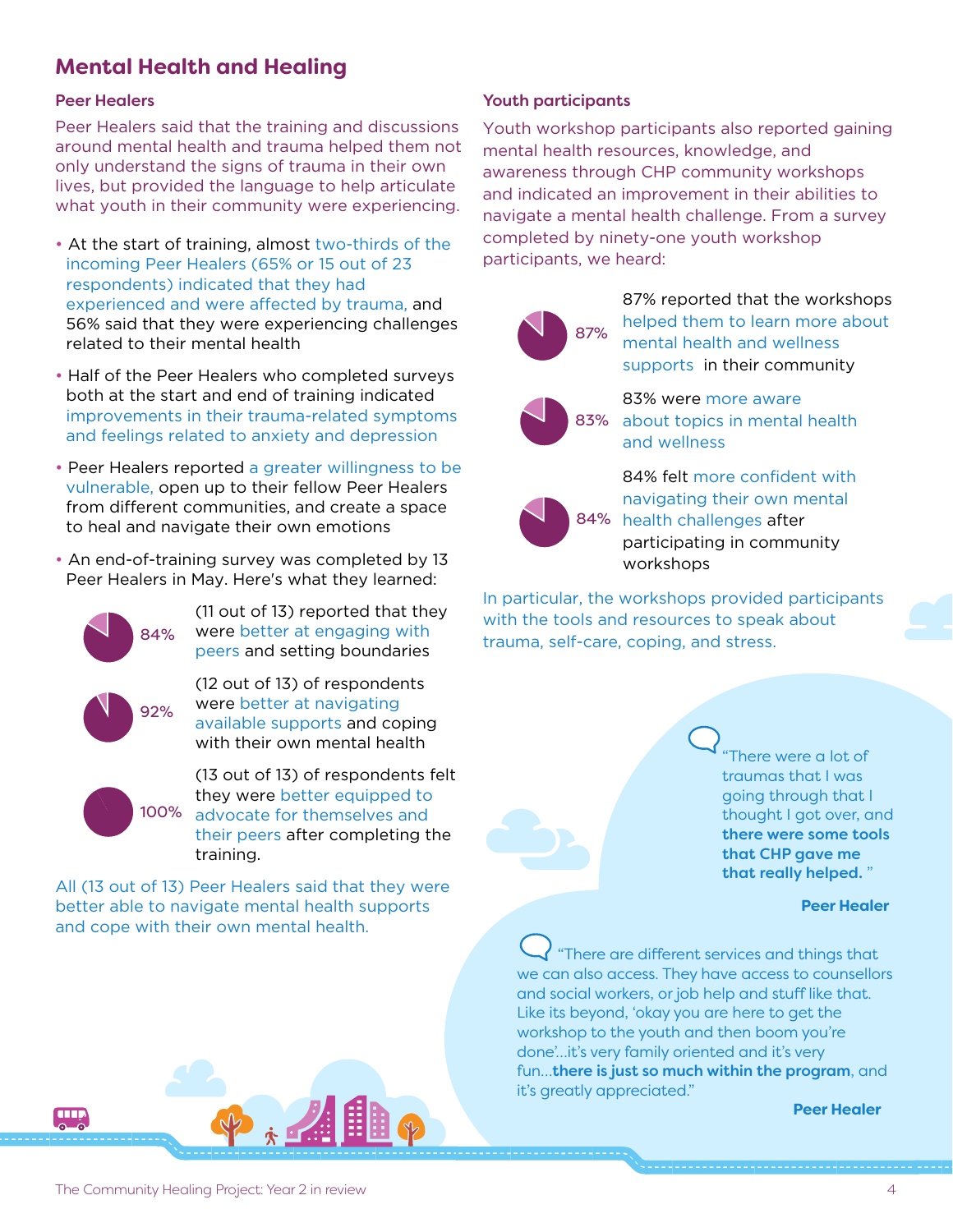## **Finding new ways to build community**

The onset of the pandemic and transition to virtual delivery led to fatigue and burn-out for those involved with the program. In response, Peer Mentors regularly worked outside of their roles and responsibilities to provide extra support to Peer Healers.

While the COVID-19 pandemic made it more challenging to reach and connect with youth who might benefit from CHP, Peer Mentors and Quadrant Coordinators worked together to find new ways of building partnerships and collaborating with community organizations. The introduction of a full-time case manager, who provided additional support to participants in the program by connecting them to other community services, alleviated some of the added challenges experienced by Peer Mentors.

Despite these challenges, youth [or participants] who completed the Peer Support Training indicated in the end-of-training survey that they were largely satisfied with their experiences in CHP:



All (100%) of the Peer Healers stated that they enjoyed the training and 92% felt included and heard during the sessions. 92%

Youth community workshop participants were also largely satisfied with their experiences:

- Half of those who responded to the survey said that they attended at least 5 out of 9 workshop sessions.
- 58% shared that they were likely to recommend the program to others, and an additional 33% had already done so!

"It's not like I could go out door to door, which I'm used to...technology has become a barrier [to joining community workshops]"

**PEHILIP** 

#### **Peer Healer**

"When something wasn't working on Zoom and we had to go to Instagram, we experimented and we saw how that worked. We were quick on our toes to see how we can best serve the community."

#### **Quadrant Coordinator**